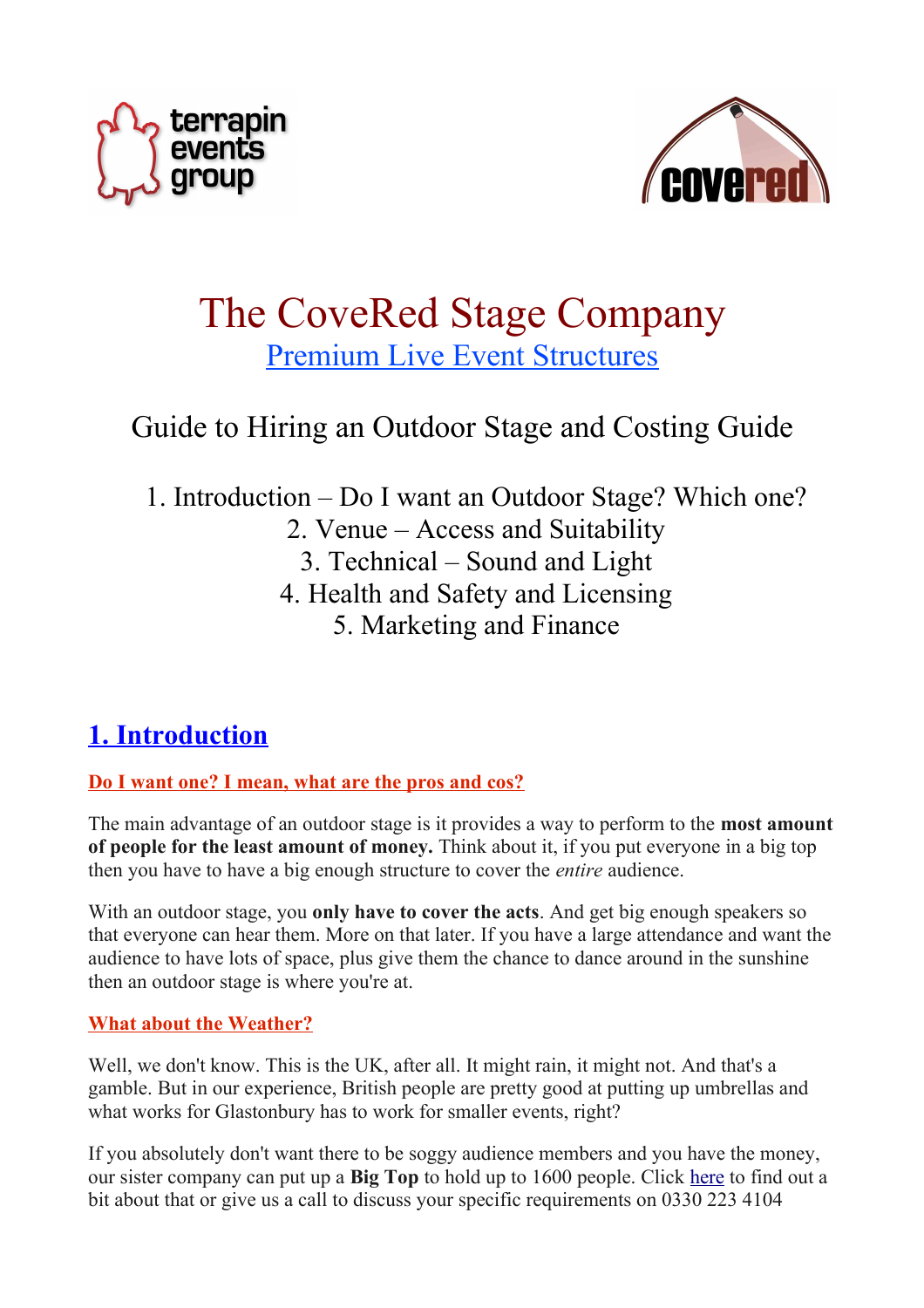## **OK, I think I want an outdoor stage. What next?**

Remember - **The Events industry is busy and competitive**. An outdoor stage is the focal point for your event. It'll be the most photographed and remembered thing. If you have more than one performance space then your '**Main Stage'** is likely to be the an outdoor one.

It's the image **everyone will remember** and the one which will feature most heavily in all of the **publicity photos.** If you want your event to live on, have repeat attendees and be set apart from others, then you need a stage that looks special.

If you're considering an outdoor stage then there's a good chance that you're running a **ticketed event.** An event you want people to come back to next year and the year after that, and to **bring all their friends.** 

The circuit is full of grey and black truss-based structures but in the modern events industry, people expect something more. Something **innovative and memorable.** Make sure that your stage is like that or you'll blend into the background and look like everyone else.

## **Stage Size**

If your event is under 2000 people, then the size of the stage is a lot less relevant in terms of the audience and a lot more relevant in terms of the acts. Our stages come with up to a 7x5m useable surface which is more than adequate to hold a **9 piece band or small orchestra** if it has to.

If your event (or audience for that particular area) is expected to be over 2000 people, then you might want to look at getting something which is **higher and allows for clearer sight lines** for a greater number of people. We can advise you on this.

Remember though, that once you go too much bigger than this, you're likely to have to either hire something that looks like a giant grey box OR get a **bespoke scaffold frontage** to make it look more individual and deliver a good show.

## **Other factors**

Your stage has to be **structurally suitable for the task.** If you're hanging lights (or sometimes speakers...) then it needs to be able to hold them. It also needs to have space for speakers if they can't go outdoors.

Conveniently, we hire out full technical packages with our structures which we *know* work with them. That's why we bought them! Using one supplier for the complete package comes with a raft of advantages:

- Simple and single point of contact for your production team
- Simple payments
- Reduced need for time-consuming communication between companies

We also know that **ancillary structures** are likely to be required. This means a backstage tent and a sound desk tent. We supply those too.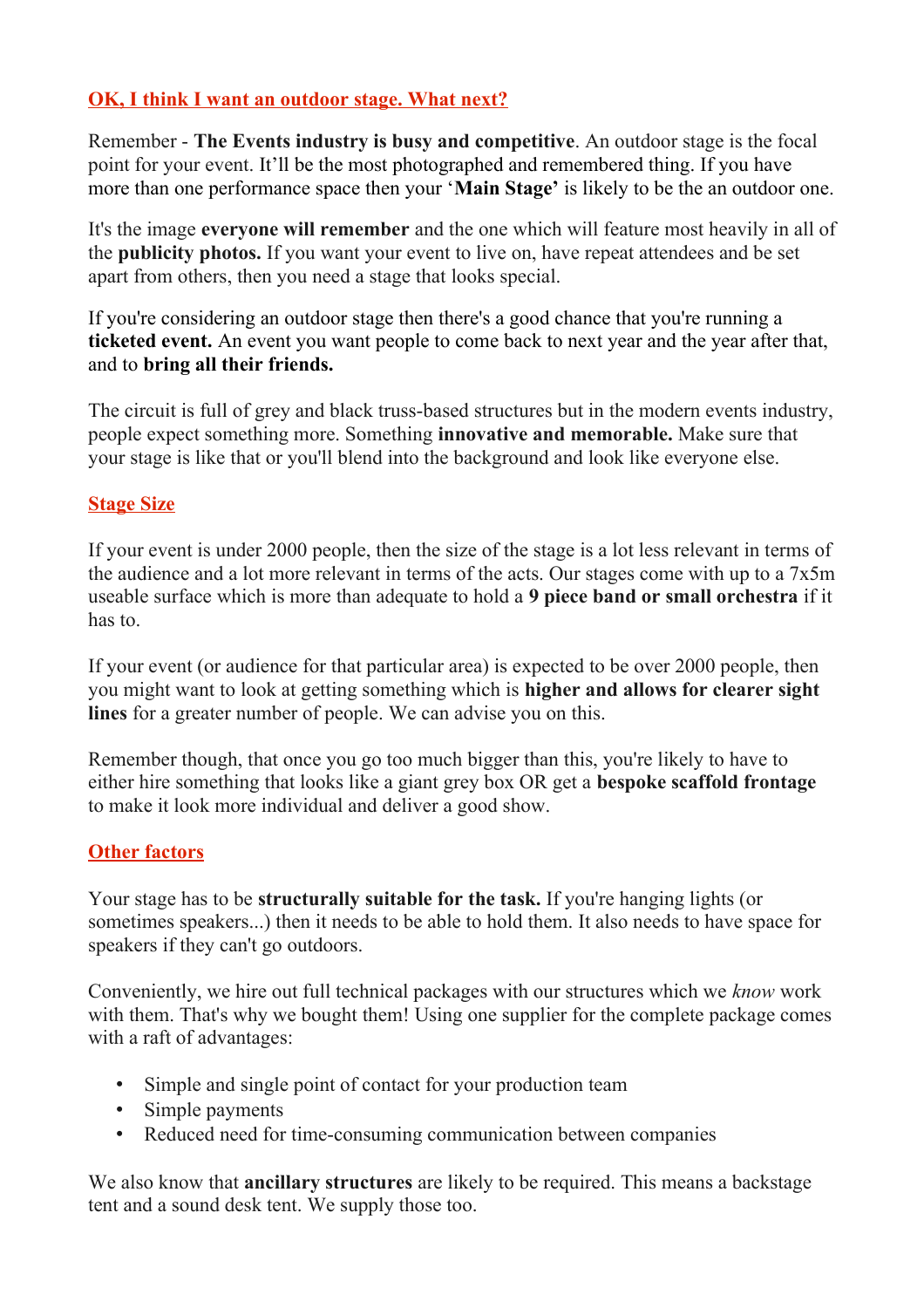# **2. Venue**

### **Best to start looking now**

When we think about planning one of the first things we imagine is **the photos** and what kind of backdrop they'll have.

Whatever you decide, it's really important to consider the venue and the stage simultaneously. Ideally you'll have a venue booked before you start looking at structures as some places can get booked up a long time in advance, so we advise you make a start on that right away.

If you're struggling for ideas, then consider day trips out to see farms, campsites, National Trust sites, or privately owned estates. Whether you want the entire event outside, or a combination of inside a building and out in the grounds, there will be something to **spark your imagination**.

### **How much space is enough space?**

Endless rolling fields aren't available to everyone so it's important to understand what **footprint** you're working with.

Tell your hirer the length and width of your footprint, send them a picture if you're feeling really generous, and they should be able to figure out the rest.

Expect that in certain circumstances they might require to carry out **a site visit** so that they can see for themselves what it is you're asking them to do. Most hirers will carry this out free of charge if they are local enough and might occasionally charge for transport costs if you're far away. In this modern world of technology though you should be fine with some photos and images on Google Earth.

### **Surface considerations**

Another venue consideration is **how flat the ground is**. Putting any temporary structure on a hill can be done but it's worth considering dancing people and their orientation....

Fear not though because it takes a considerable hill to cause any issues for the structure. If in doubt, just ask. A slope can also create a nice '**rake**' (which is a slope towards the stage) meaning more of your audience have a clear sight line. Think amphitheatre.

## **Venue amenities**

**Are toilet facilities provided by your venue?** If not, you'll need to hire some in. These can be individual ones or a trailer with a few inside. You'd be surprised at how posh you can get temporary bathrooms these days – imagine backstage VIP at Glastonbury, they have running water and mirrors.

There are also now companies doing very **hygienic and professional temporary compost**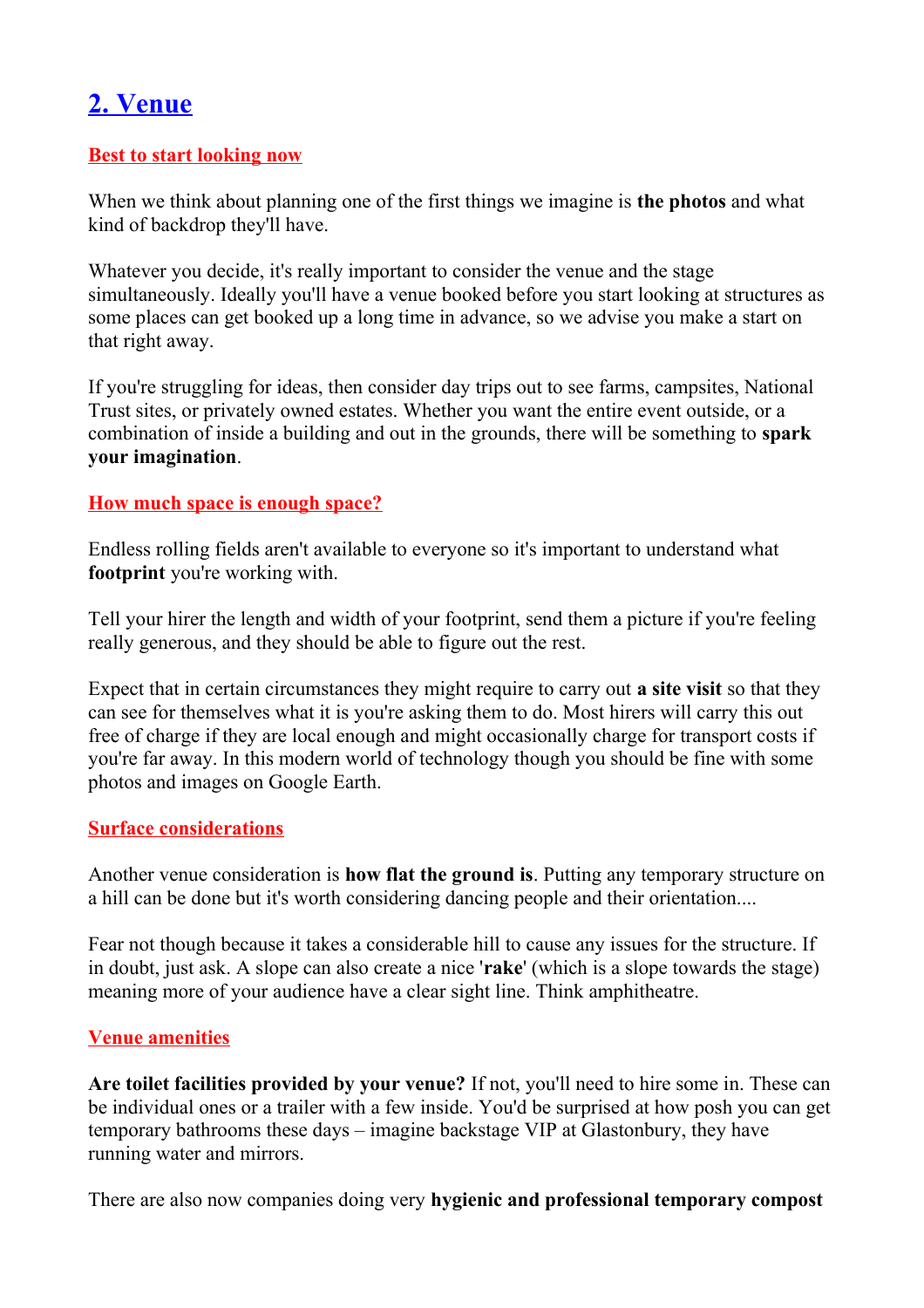**loos**, for the more environmentally conscious. If you're having overnight campers you may also need to provide them with showers.

Generally, your venue will have these facilities organised or have a local company that they regularly refer to. Quite a lot of companies will do both toilets and showers.

In terms of toilet ratio to guests, again it's best to check with your hirer or even have a look online at the useful 'toilet calculator' information. Numbers vary depending on female or male guests, the length of the event and whether you're serving food and drink.

**You may find that you need other smaller marquees to be backstage tents or a sound booth. Our stage packages come with basic versions of these but should you need to hire more infrastructure other than the stage, our parent company The Terrapin Events Group can advise you on this and provide you with what you need via our Sister company Terrapin Tents and Contents. Just ask us for details.**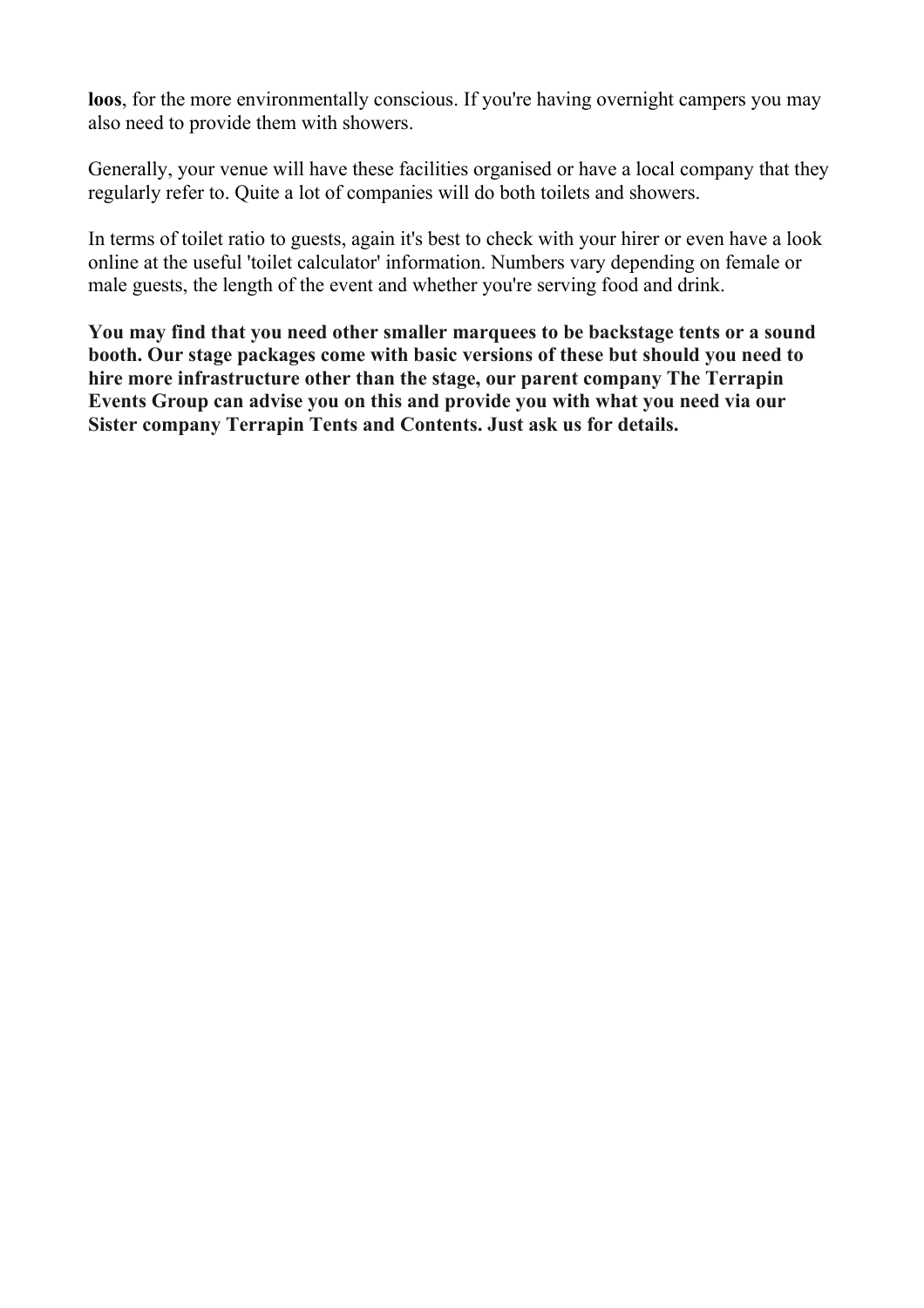# **3. Technical**

It's very rare that you won't require **both sound and light** for your stage. If you have it sourced elsewhere or you're providing it centrally for your entire event, then that's fine.

You should make sure, in this case, that your different contractors are communicating with each other or that you have someone in control of the **overall production** of the stage to tie it all together.

### **Sound**

The sound on an outdoor (or any) stage is broadly broken up into two parts. The **front-of house speakers** (known as the PA or Public Address system) and the **onstage sound system.** Different types of acts require different types of onstage sound but generally speaking, PA systems should be able to cover most types of music.

Later on in our costing guide we outline the **exact makes and models** of the sound equipment we carry to offer alongside our stages and we're pretty confident that because you only have to deal with one company, you can not only save on **inter-contractor communication issues** but can also **keep costs down** as you will only need one company to do it all. Handy.

## **Lighting**

You *might* decide to not have any. It can work. If it's the daytime and all you have is a keynote speaker or an awards show or something of that ilk, it *might* be bright enough to see what's going on.

Generally though, with our stages or someone else's, you're going to need something to **pick out the faces** of the people up there even in the daytime.

More likely is that you're going to end up needing more than that. Again, there are basics that work well for all acts to just light them up and there there are various types of **flashy things, smoke machines, lasers** and kit that will suit some acts more than others.

We've put together packages that we think suit the different types of acts you'd have on the stages and details are provided at the end of the Costing guide. We're happy to **discuss or edit these packages** if you particularly want or don't want certain things.

### **Service**

At CoveRed we aim to provide you with the complete package and think of everything so that you don't have to. More broadly, the [Terrapin Events Group](http://www.terrapinuk.net/) aims to do the same for our entire event so let us know if there are things outside the scope of your outdoor stage that need attention.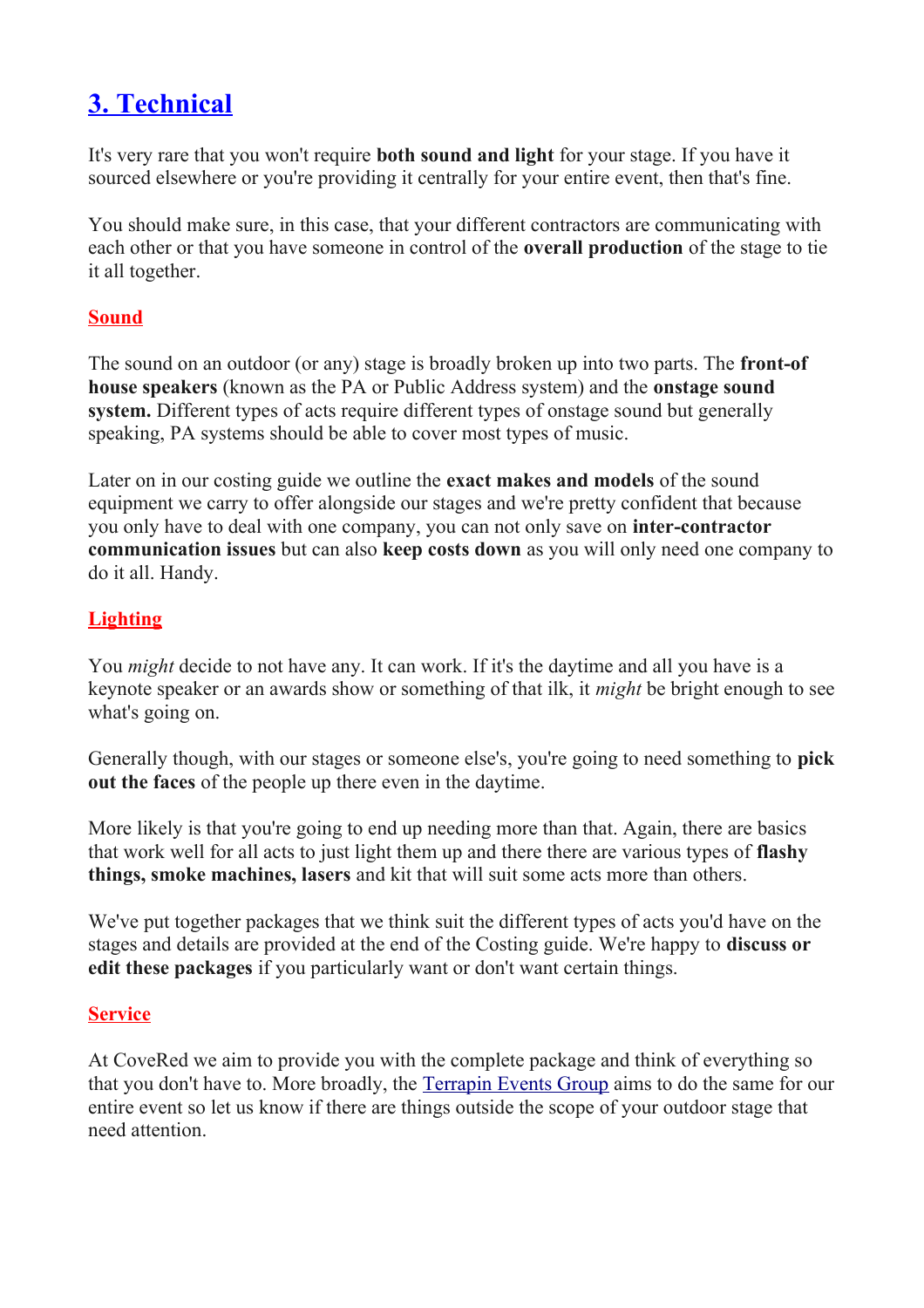# **4. Health and Safety and Licensing**

## **Licensing**

For **smaller events** it may be necessary only to issue a **Temporary Event Notice (TEN)** to your local council and police. These are required for events with a maximum capacity of 500 even if it is on private land. **Your venue should be able to advise you** if events taking place there usually require a TEN.

Applications can be made directly to the **local council** a minimum of 10 days in advance and a TEN will only cost you only £21. Once you have received your certificate, you should forward a copy to the **local police authority**.

For **larger events**, a specific events license from the Local Authority will be required. Again, your venue should be able to advise you who to go to regarding this. You will need to demonstrate that you have things like:

- Public Liability Insurance (PLI)
- An Event Management Plan (EMP)
- Risk Assessments and Method Statements (RAMS) from contractors and your own staff
- Permissions for road closures
- Provision of rubbish disposal
- A Noise management and pollution plan
- Licenses to sell Alcohol and Hot Food (if applicable)
- First Aid and Welfare provision for guests

Even if you plan to run a small event, be prepared for **questions from the Police and Local Council** and if you aren't one, we recommend seeking advice from a Professional Events Manager if you are unsure if any of these things apply to you.

It all depends on how big your event is and **who is granting you the license**. Criteria vary from place to place. Remember, our parent company The [Terrapin Events Group](http://www.terrapinuk.net/) is a **startto-finish event planning and production company** and we can advise you on these things if you require us to.

## **Health And Safety**

Provision for lots of this will be covered and need to be demonstrated in your **licensing process**, but broadly you need to consider and legislate for 3 key stages of the event:

- Build (setup)
- During the event (when you are 'live)
- Break (takedown)

A large proportion of the accidents that happen at events take place **during the build and break** so you will need to have things like evacuation plans and traffic management plans in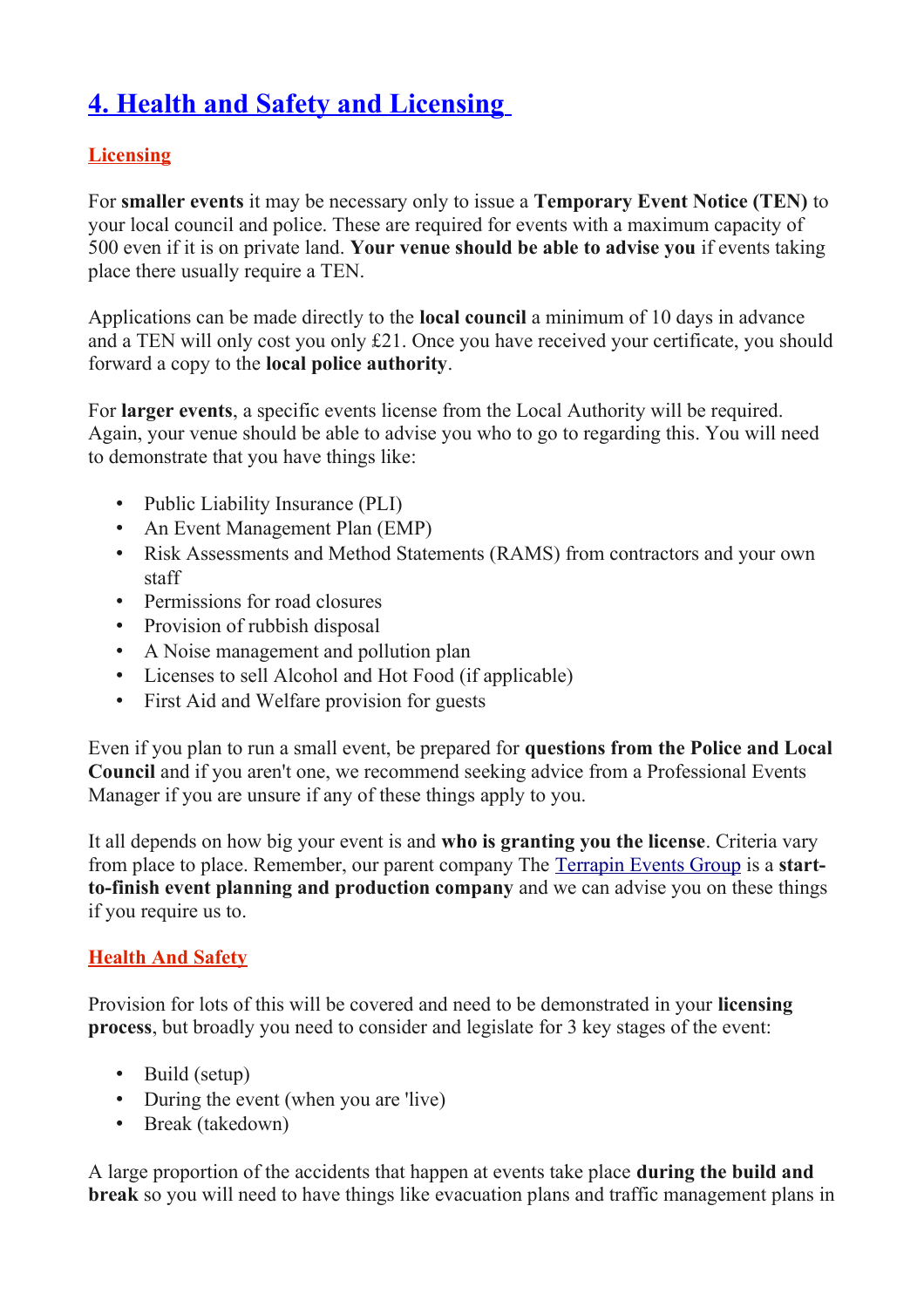place for these periods as well as live days.

The **Health and Safety Executive (HSE)** is the Government agency for dealing with this stuff. They deal with Contruction sites, workplace safety and a whole host of other things.

There is a wealth of information on their website which has a specific section on event safety:

<http://www.hse.gov.uk/event-safety/index.htm>

As before, we are happy to **advise to the best of our ability** on this kind of thing and we offer a full event management package via our parent company, the [Terrapin Events Group](http://www.terrapinuk.net/)

You may find, if this is outside the scope of your experience, that you need to employ a professional to become your **Health and Safety Officer (HSO)** or an external agency to take responsibility for the management of it as a contractor.

**Try not to be put off or intimidated by this. It has to be taken seriously and given due attention and Duty of Care. But the information is out there and by going through a licensing process you will more than likely find out all that you need to based on the size of your event.** 

**Ask if you need to, we're here to help.**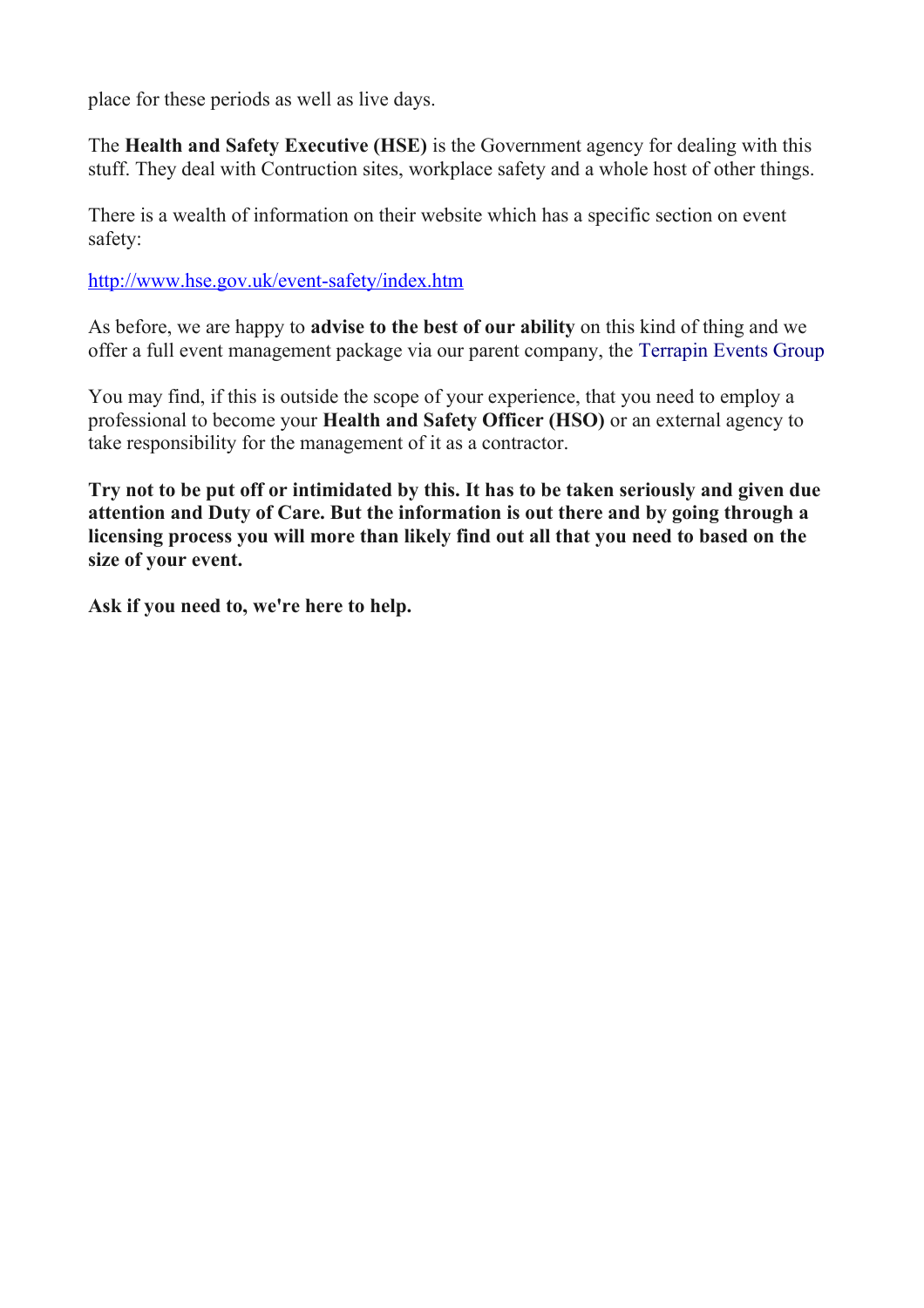# **5. Marketing and Finance**

## **Making it work**

So, here's a thing that people don't talk about often. You may be running a **free event** for your local Sports Club or you may be simply putting up a stage in your back garden. In which case, this isn't necessarily relevant to you.

However, a lot of events that are big enough to warrant having an outdoor stage at them are going to be **ticketed**. If you're running a ticketed event then you're running a **small business.** You have a budget, income and outgoings.

It probably hasn't escaped your notice that we over here at CoveRed are also running a business. We have to **market ourselves** to get ourselves known and one way or another, that's probably how you've ended up getting this Guide.

Marketing is a big, wide world and event marketing particularly, is a dark art. But in the spirit of delivering value to you, we thought we'd throw a couple of paragraphs in here to **offer some of our experience** in this area.

## **Social Media**

The thing everyone *thinks* is the most important thing. And it kinda is, but not in the ways that most people think. Social Media (mostly) is there to make money. And it makes money from **paid advertising**. Thinking that you can trick it into giving you loads of free customers just by posting pretty pictures of your event last year or the acts who you had on is largely a **dated fallacy**.

In our experience, you will benefit much more from working out how to f**ind and target** your preferred audience in your preferred location and getting yourself in front of them using **PPC (Pay Per Click) advertising.** 

Where these ads go and how that all looks as a sales process is a **very deep rabbit hole**. You might want to offer them something for free to whet their appetite then email them as a follow up, you might want to go straight to the sale e-commerce style but the point is, **don't expect to just have it delivered on a plate.** It takes planning, testing and persistence.

All platforms have different audiences and different ways of interacting with them to get the best out of them.

Also, **link up with us.** We're nice. And we kinda know what we're doing. We'll happily share links to your event page, articles, blog or website or whatever else you're doing. If you do well, we do well. **Collaboration is good.**

## **Adwords / Web Searches**

Sometimes this works for events, sometimes it doesn't. **Depends on what the event is.** If it's a music festival for example, maybe you'll benefit from targeting people searching for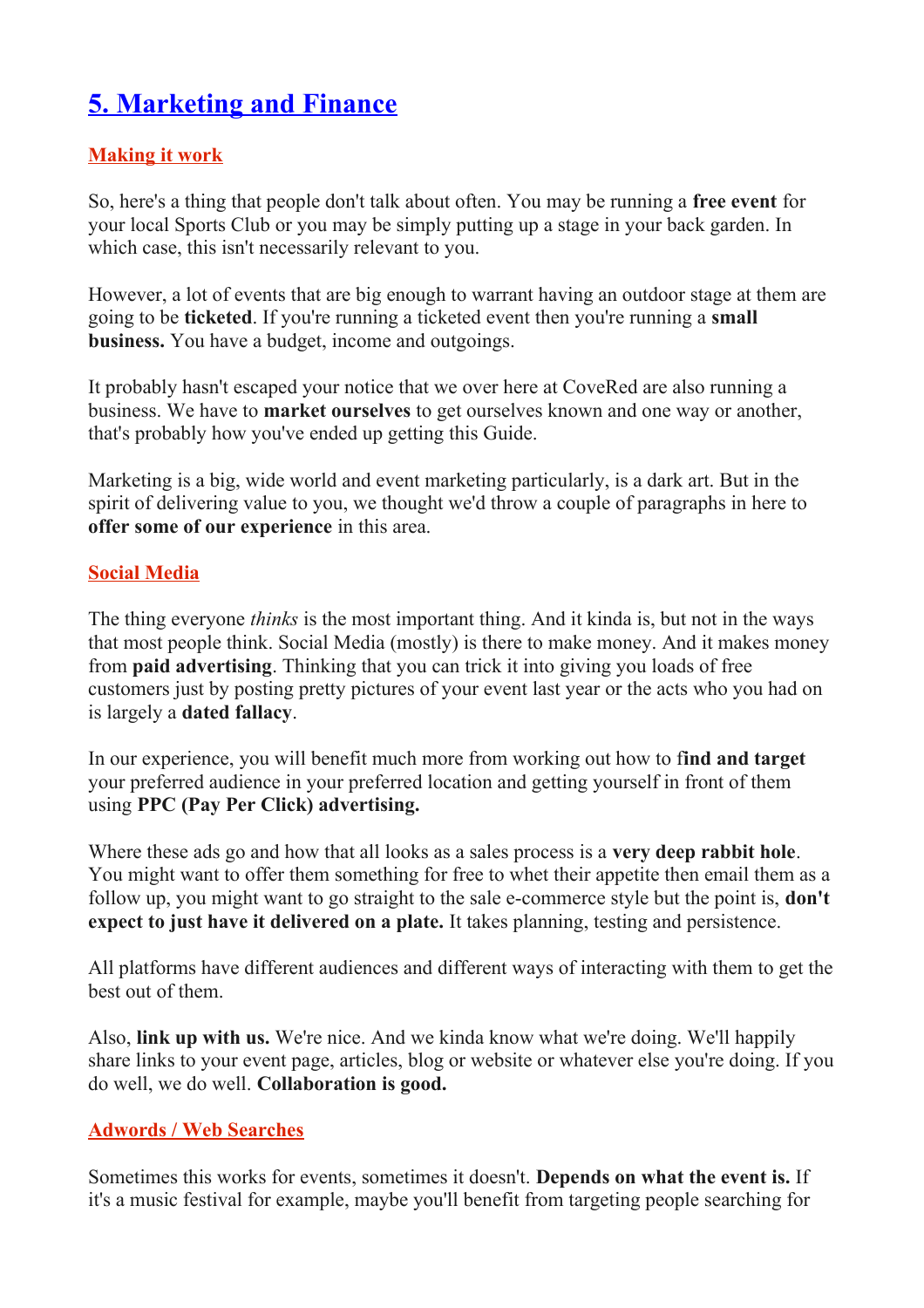your headline act. If it's a specific interest event such as a car show, you may find some success targeting those **keywords**.

That being said, it's all about finding out where your customers are. Some demographs will simply not be going to Google and asking it what's going on in terms of events. Some will.

Also, whatever you're doing on Google Adwords, **do on Bing.** It's cheap so it's silly not to. Plus, look into **Remarketing**, it will turbocharge whatever you're doing on whatever platform.

Just going off and searching for the meaning of some of these industry phrases will get you started. There's a wealth of information out there and most platforms will have some **free resources** to teach you about advertising on them.

## **PR**

Newspaper articles, blogs, that kind of thing. All worth poking to see if you can get some exposure. It's usually free but if someone wants to charge you, then **ask to see their Analytics** and website visitor metrics so that you can at least assess whether it'll turn into some paying customers for you.

Local radio. They're **DESPERATE to fill time.** Hit up a local station and get them to do a feature on you.

## **That thing that NO-ONE ELSE IS DOING!**

What is it? **We have no idea?** And this is the crux of the issue really. Marketing is about finding out where your customers are hiding and getting in front of them. What media are they reading? **Where are they getting their information from** and who are they trusting?

Find that out first by doing a **'Customer Avatar' sheet.** This is where you identify who you want to sell to and find out where they look for stuff. Have a look online for examples you can fill out yourself.

### **Research**

There are a wealth of courses out there on this. We **recommend these people** as a starting point. Google them and soak up as much as you can! Most will have free resources you can access.

- Jon Loomer (Facebook)
- Chris Cardell (Web Design and Adwords)
- Perry Marshall (Adwords and Overall Optimisation)
- Ryan Deiss & Digital Marketer (Multi Platform Expertise, Copywrighting)
- Jon Penberthy (Facebook and Youtube)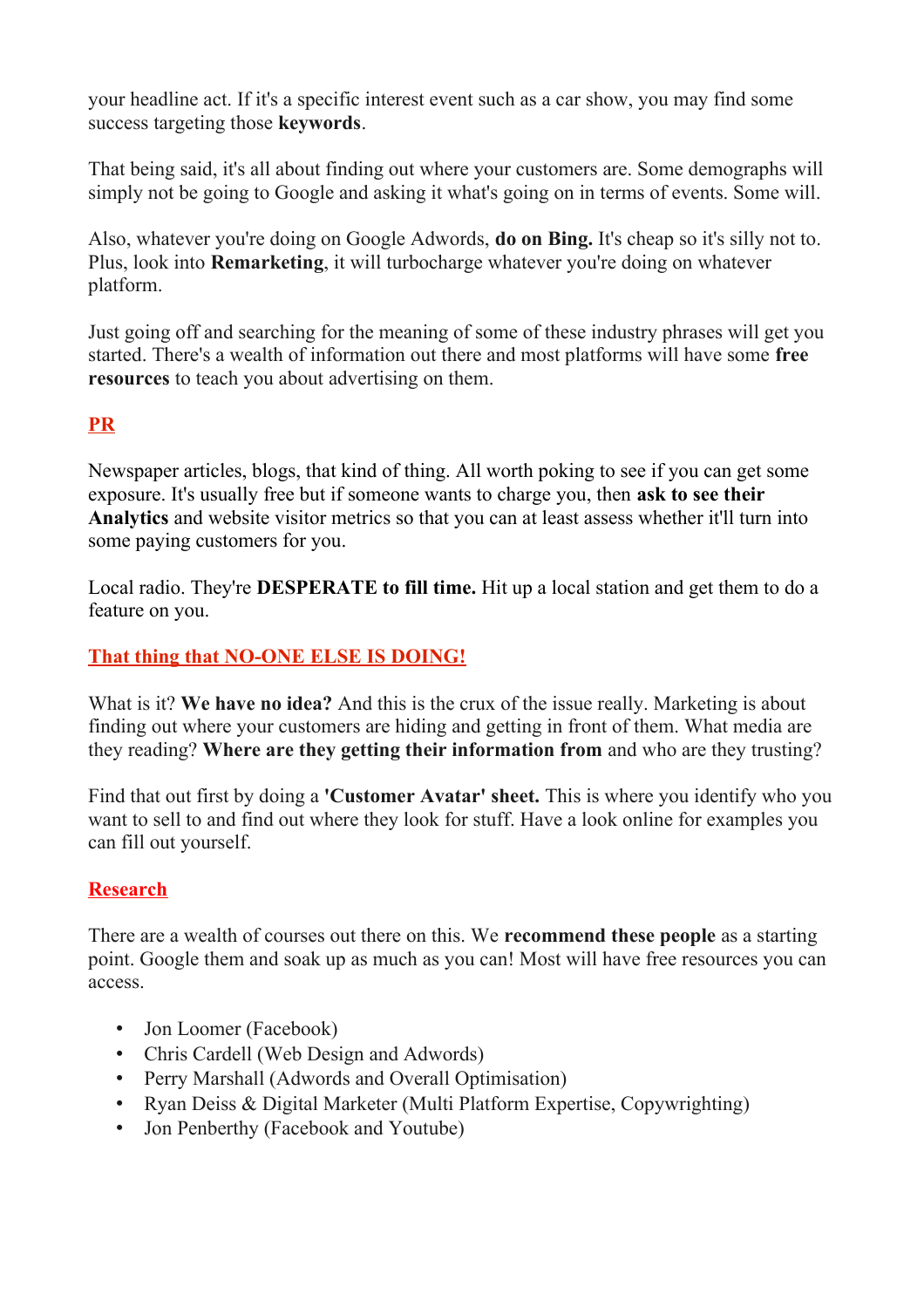So that's about it from us. Sincerely hoping that this Guide has been useful to you in figuring out what you need from an outdoor stage and a bit about running an outdoor event.

Goes without saying that we're over here if you have any questions about the Guide, Stages or Events in general.

Email us on

[info@covereduk.net](mailto:info@covereduk.net)

Call us on

03302234104

In the meantime, wishing you all the best in planning your event.

Warm regards,

Arif and the CoveRed Team.



The CoveRed Stage Company is part of the Terrapin Events Group. Company Registration Number: 08040017.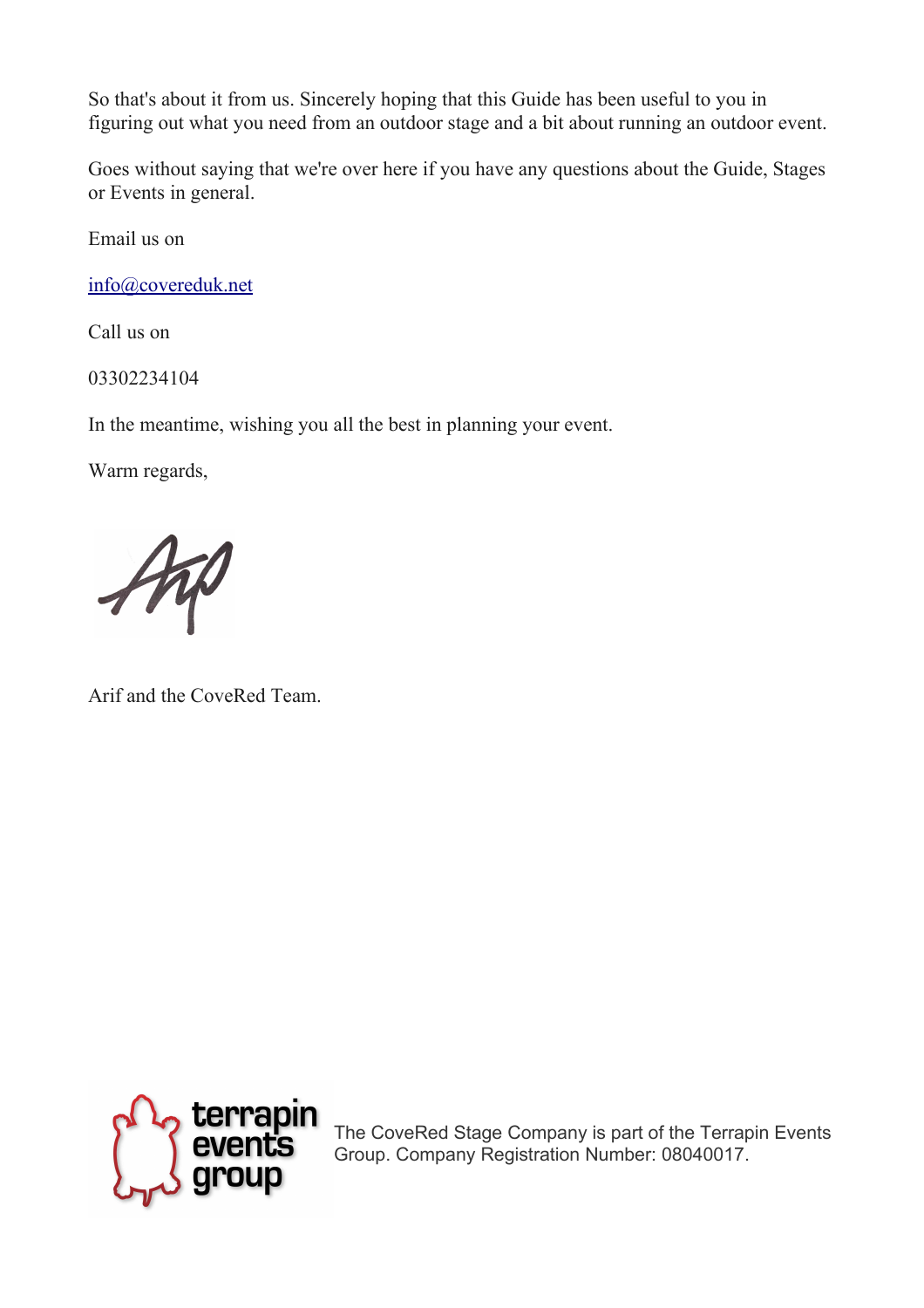



# The CoveRed Stage Company

Premium Live Event Structures

Information & Guide to Products and Pricing [info@covereduknet](mailto:info@covereduknet) / 0330 223 4104

We carry 2 unique stages at this point in time with more to be added to the roster in due course. Here are a few things to know about them:

They're both unique in their own right. Nobody else provides these stages, in these colours or styles.

We've done our best to create packages to make life as easy as possible whilst still offering you the flexibility on providing your own kit should you wish to.

Prices Exclude VAT.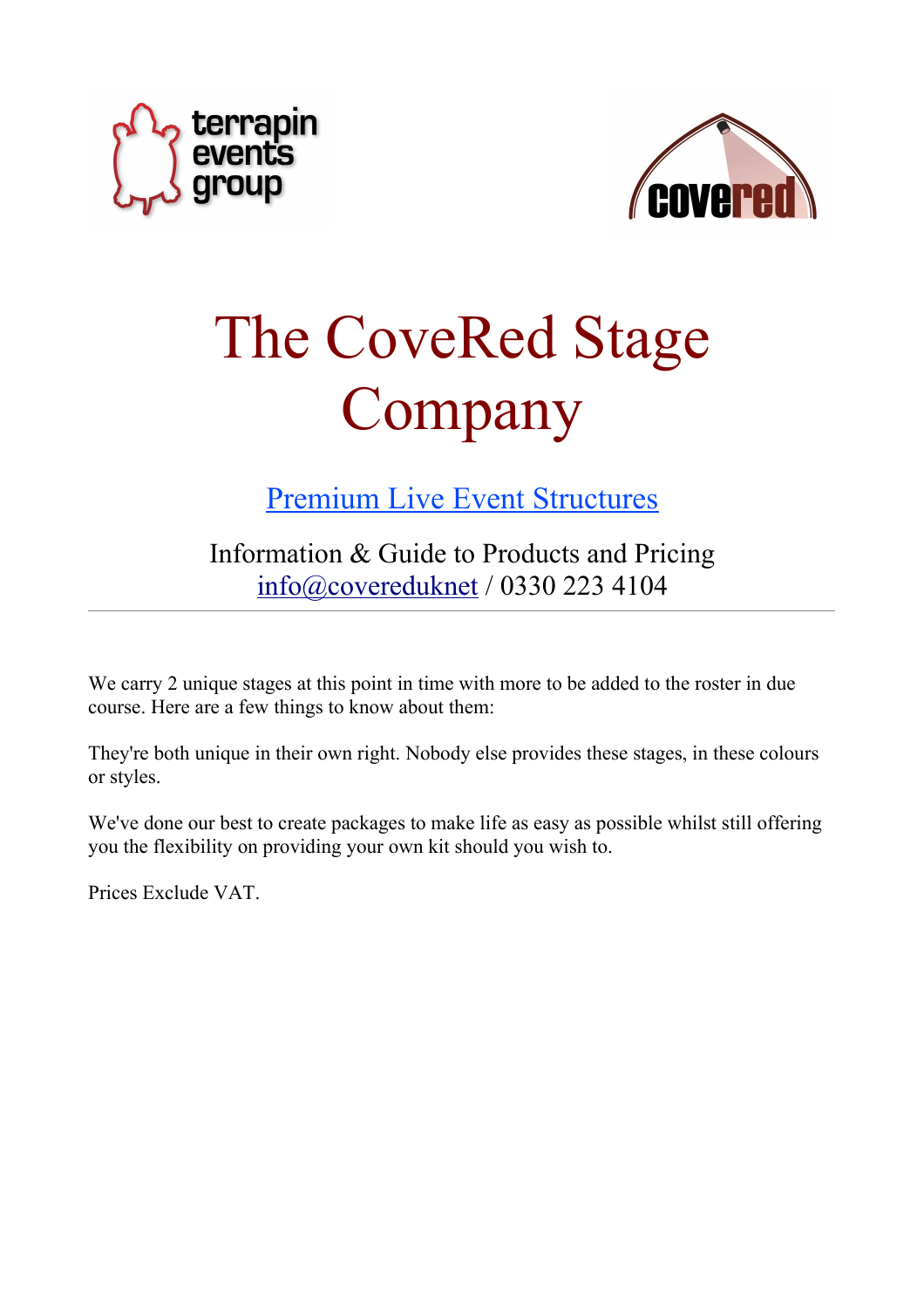## **The Red**



- 'The Red' is an S1000 Saddlespan but built in a custom colour. It comes with either a white or red interior
- See <u>here</u> for a timelapse of it going up on our trailer stage
- Can also be erected as a closed structure with both ends on

### **Prices:**

The Red with no ends  $=$  **£2000** The Red with one end  $=$   $£2250$ The Red with both ends = **£2750** The Red Trailer stage = **£3500** Decks to make 7x5m useable area **- £included** Matching 4m Sound and Backstage tents = **£included**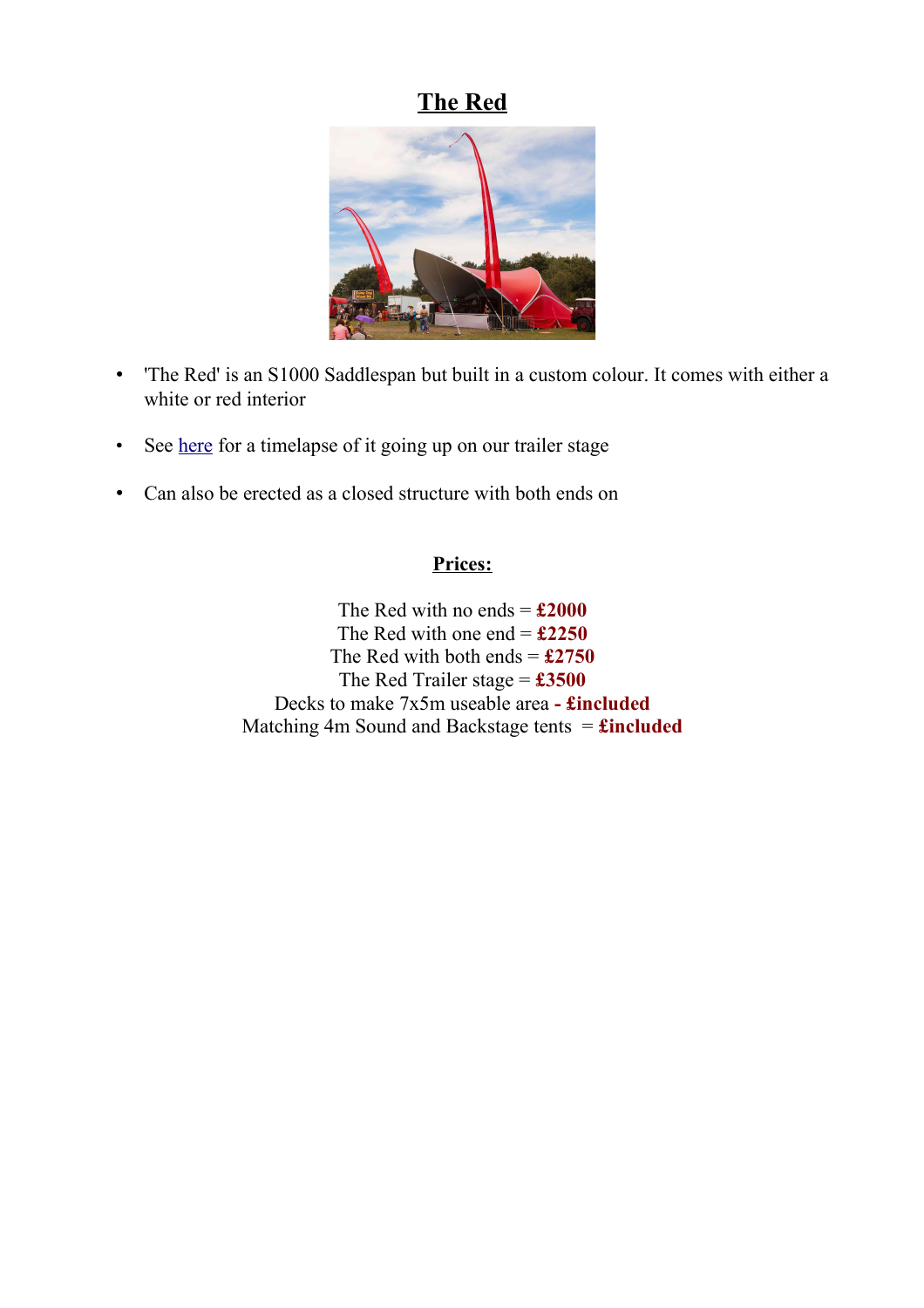## **The Tipi Stage**



- 'The Tipi Stage' is again the only one of it's kind around. Extended poles allow the canopy to be raised up and stage decks to be put underneath whilst still giving headroom clearance for performances.
- Adaptation of the ever-popular Nordic Tipi Structures
- Matching Tipis can be provided alongside it or linked to it

## **Prices:**

The Tipi Stage Canopy = **£2000** Decks to make 6x4m useable area **- £included** 4m Sound and backstage tents = **£included**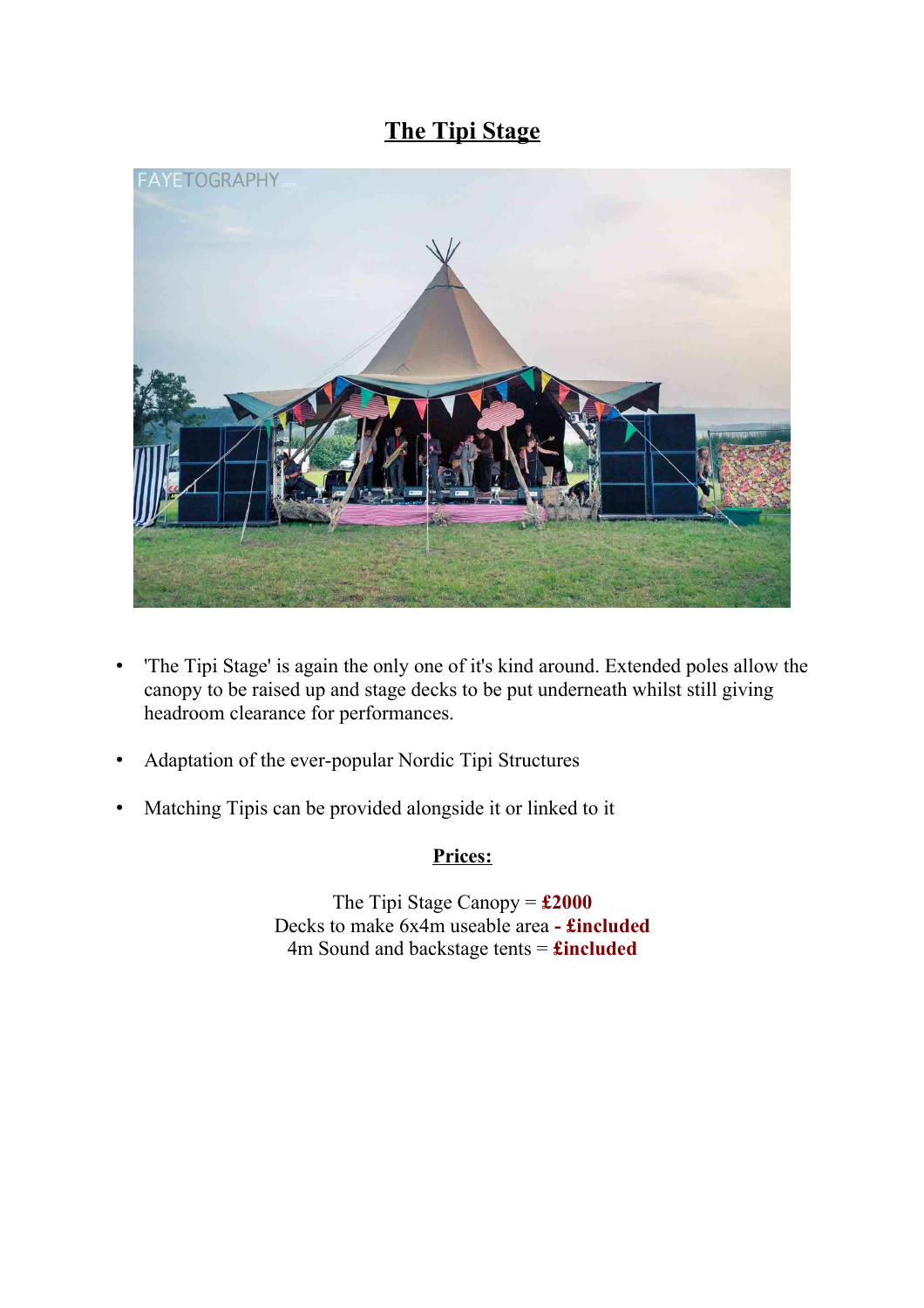## **Sound Packages for both Structures**

If you want to provide your own sound and light, that's fine with us. We can give you the bare structure as a blank canvas to work with.

If however, you want us to provide sound equipment, here are the prices:

**Audience up to 500 DJ/Keynote = £470 Full Band Setup = £520**

**Audience 500-1000 DJ/Keynote = £800 Full Band Setup = £920**

### **Audience 1000-2000 Ask us about this as it will need to be bespoke**

### **\*\*\*See appendix for Details of Equipment\*\*\*\***

## **Lighting for Day or Night-time Events**

Different situations require different lighting. Maybe your event is in the daytime, maybe it's at night. Maybe you want to light a:

- Live act **Approx £500**
- DJ **Approx £500**
- Keynote speaker **Approx £300**

These are ballpark prices as lighting needs to be a bit more bespoke for the act that you're planning to have but whatever you need, we have a combination of lighting to give exactly the right effect for you and any size of audience.

See Appendix at end of document for details of equipment we carry.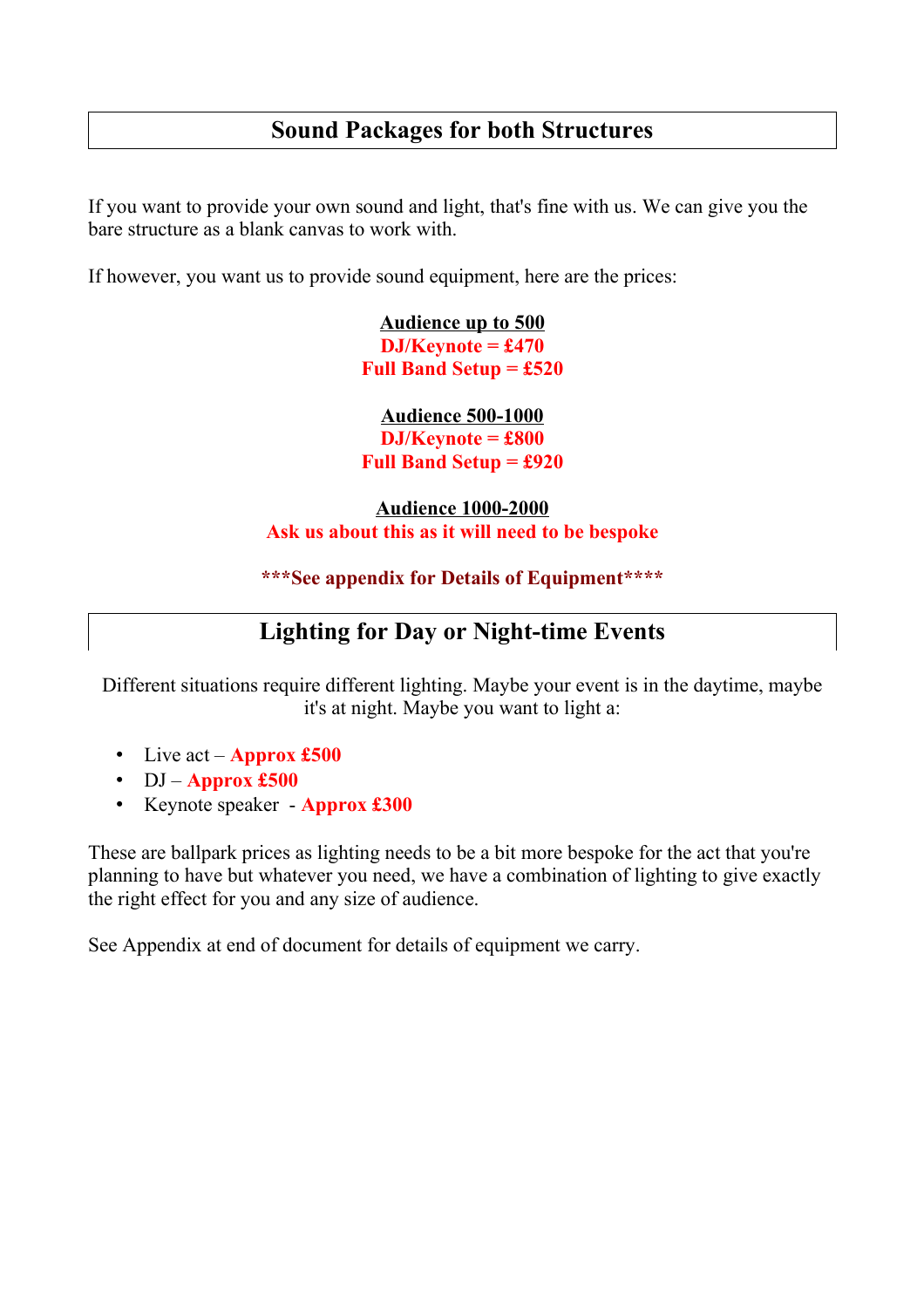## **Pricing & Transport – Our Transparency Promise**

What you see on the invoice is what you pay. Always.

- We charge a flat rate of **99p per mile** from Aylesbury, Bucks or Bristol.
- We also offer a **0% payment plan** for events more than 6 months in the future so that you can spread the cost leading right up to your event.

So there you have it. The CoveRed pricing guide. If you require any more images or information on pricing and availability, just hit reply to the original email containing this document and we'll get back to you asap. To recap:

- Stages **From £2000**
- Sound Packages **From £470**
- Lighting Packages **From £300**

**We're generally booked up a fair bit in advance** so don't hesitate. We're a phonecall away and ready to answer any questions you might have. Call us now on 0330 223 4104 to discuss your requirements.

Warm regards and best wishes for your event,

Arif and the CoveRed team.



W e se con p l e c o m p l e s tu r e s o n f o se con tu r e s s o f o se con tu r e s s o f o u r s o f o u<br>Vez tu r e s s o f o f o se con tu r e s o f o u r e s o f o u r e s o f o u r e s o f o u r e s o f o u r e s a n d o u r a b i l i l i d o u r a b i l i d o w n d o w n d o w n d o w n d o w n d o w n d o w n d o w n d<br>The most community of the most community of the most community of the most community of the most community of r e a s o n w e o f e r a n o -q u i b b l e 100% m o n e y b a c k g u a r a n te e o n a l e que i p m e n d o u r o vez da n d o u r o m e a t i f a n s th a t m e a n s th a t i f a n s th a n g<br>Tha t i f a t i f a n s t i f a n g a n s t i n g a n g a n y th i n g a n s t i f a t i f a n g a n s t i f a g o e s w r o e s w r o n g w i r e d i r e d f r o u g g w i r e d f r o u r e d f r o m u s , y o u r e t y<br>W w r o u g e m u w s y o u m w f r o u r e d i r e d i r e d i r e d i r e d i r e d i r e d i r e d i r e d m o n e y b a c k f o r i tro-se e .<br>S i tro-se e de . S i m p l e . S i m p l e . S i m p l e . S i m p l e . S i m p l e . S i m p l e . S i m p



The CoveRed Stage Company is part of the Terrapin Events Group. Company Registration Number: 08040017.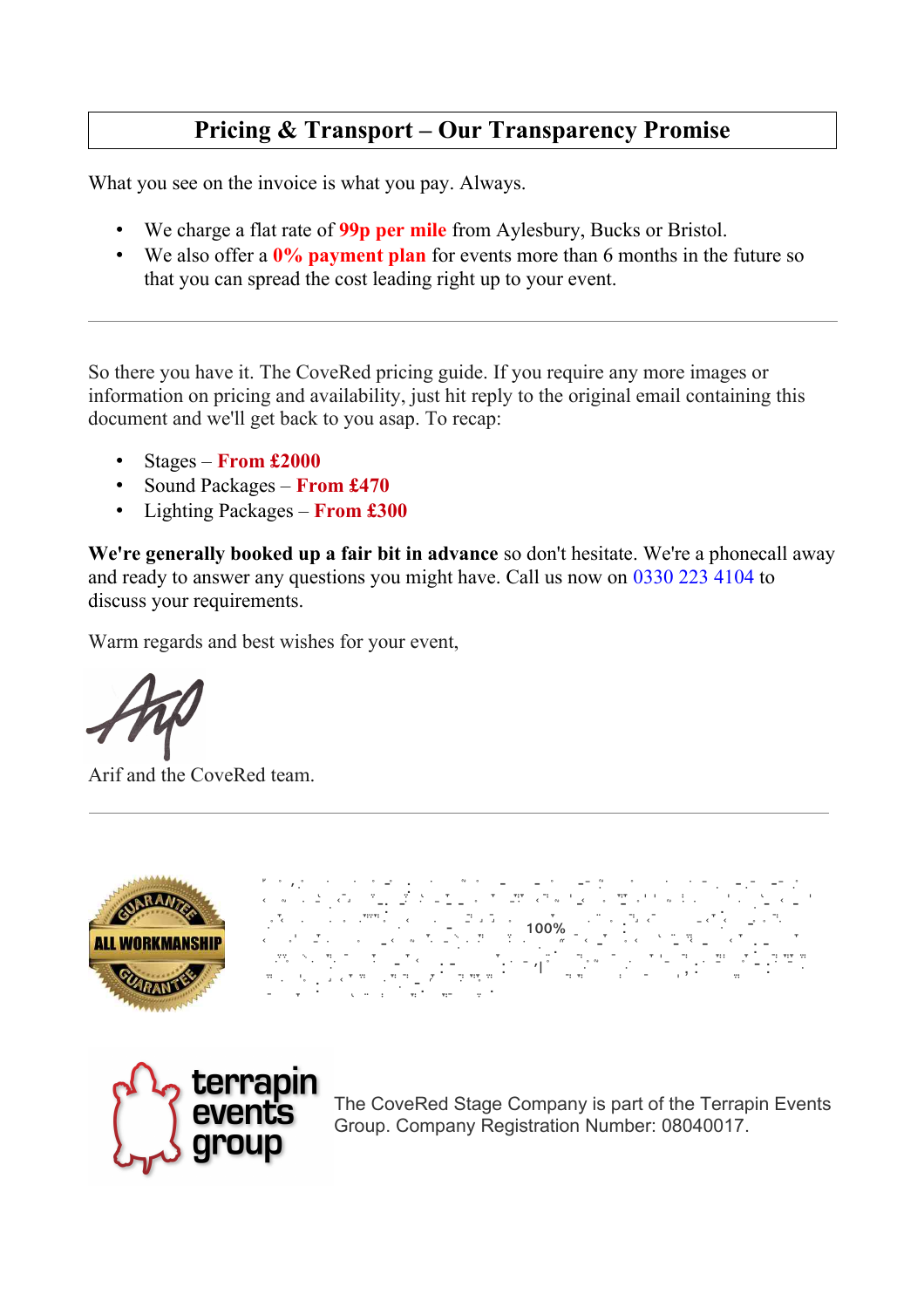## **Appendix 1 - Technical Drawings and Calcs**



## **The Red (closed)**